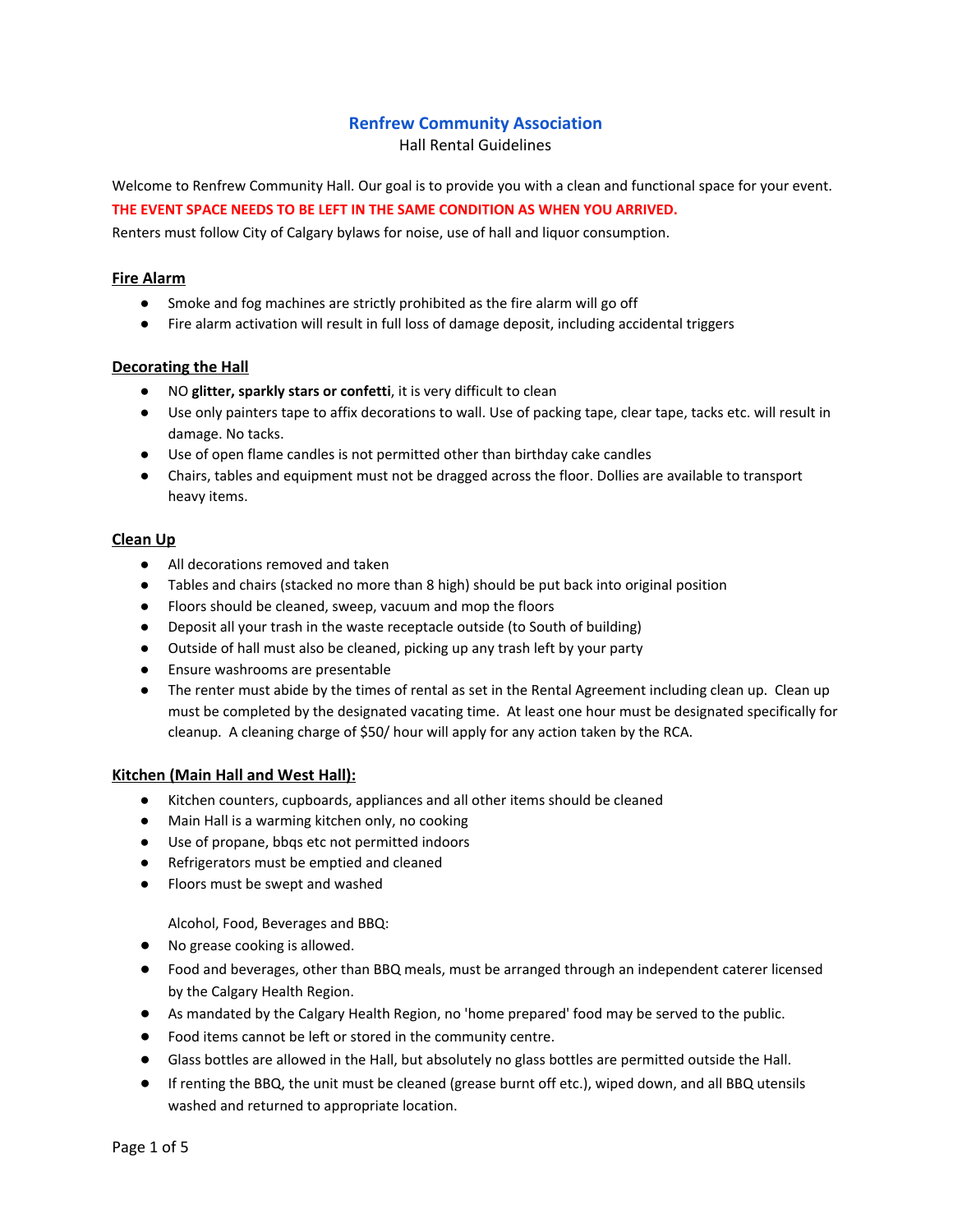# **Liquor:**

- A liquor permit & Party Alcohol Liability (PAL) are required at all times when liquor is on site Liquor laws and bylaws must be followed
- Renters agree to provide a copy of the liquor license to SVCA at least 48 hours in advance, failure to do so will result in loss of access to hall and event price (forfeit of event)
- As per AGLC rules, no homemade wine, beer, liquor or ciders are allowed at anytime
- Any AGLC infractions inside or outside the facility will result in immediate bar closure and event shut down
- No drinking outside facility at anytime, infractions will result in immediate bar closure and event shut down
- Last call must be at 1 hour before event ends as per AGLC
- In any case, serving of alcohol must cease by 12:00am, and the hall must be vacated by the renter and all guests by 1:00am. Any Hall activity (noise, music etc.) continued after 1:00am will result in a forfeiture of damage deposits.

## **Noise:**

- All doors must be shut by 10pm to minimize noise, including front door double doors. Renters are responsible for guests inside and outside of the building, including parking lot. DO NOT let your guests linger to the front of the hall as residents will make noise complaints. All tenants must abide by Noise Bylaw # SM2004 restrictions.
- Noise complaints will result in loss of full damage deposit
- Any Hall activity (noise, music etc.) continued after 1 am will result in a forfeiture of damage deposits
- Further, after 1O pm, all access to the building must be gained from the North facing door. No other doors can remain open after this time. Perimeter walks may be conducted by our staff just prior to 1O pm to ensure that noise levels are not above normal conversation levels. Noncompliance of this policy will result in a forfeiture of damage deposits. Police may also be called in to ensure compliance.
- All tenants and guests of tenants must be respectful of the neighbourhood in terms of both noise and conduct.
- If at any time the Calgary Police Service has been called to the Hall result in a forfeiture of damage deposit

## **Occupation:**

- Events must end at listed event end time all guests exited), music must be turned off at event end time (STRICTLY enforced)
- Renters must adhere strictly to entry and exit times, early entry and late exit will result in double the hourly rental charge to be deducted from deposits, with a minimum \$100 charge

## **Cancellations:**

- A minimum of 30 days notice cancellation is required. Less than 30 days may result in loss of deposit or event price
- All cancellations will face a \$100 admin fee
- Any date change requests will face \$50+ change fee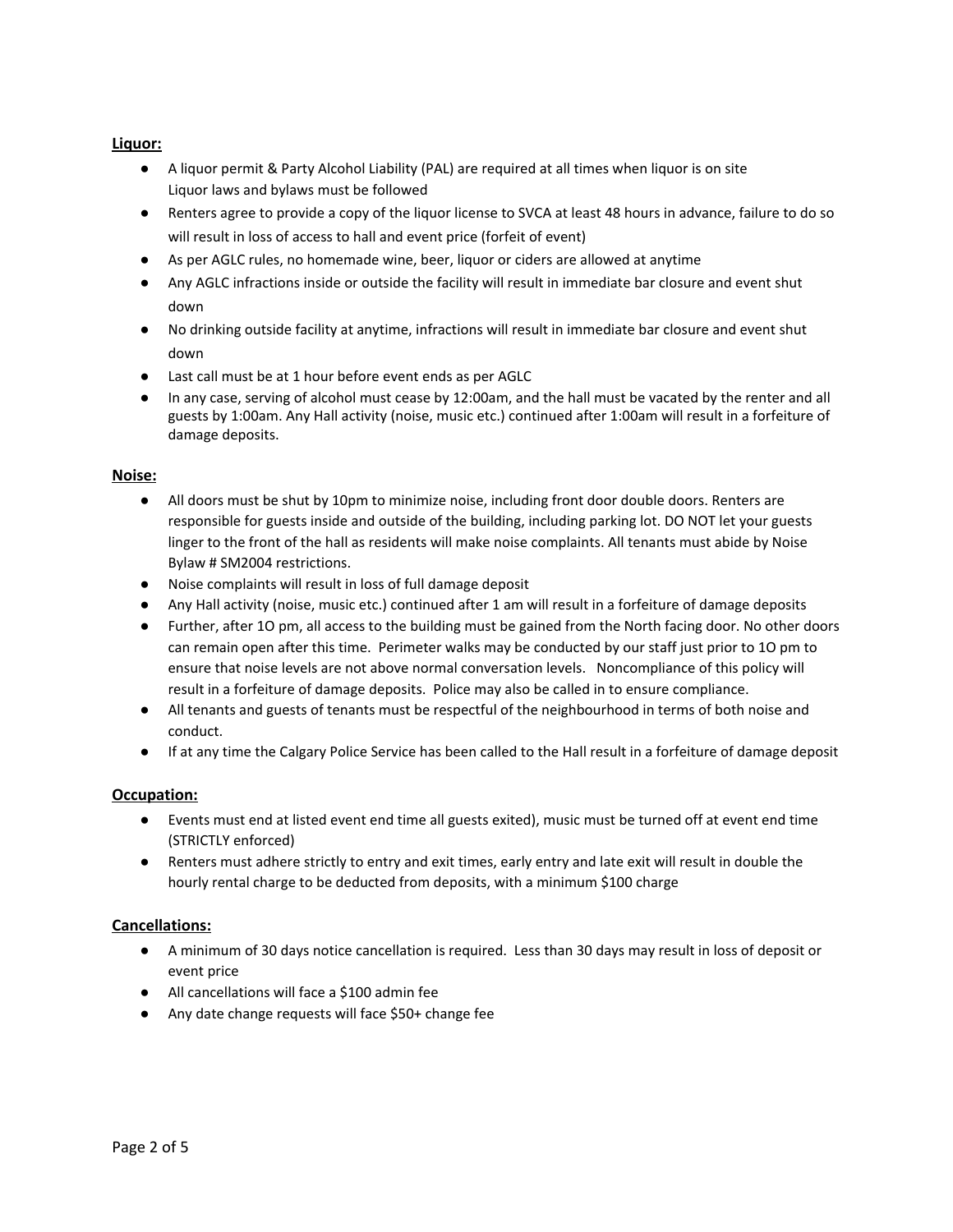# **Damage Deposit:**

Reasons for damage deposit deductions:

- Failure to complete adequate cleanup (the facility should be in the same condition when you leave as when you arrived)
- Damages (whether intentional or accidental) to the facility
- Failure to comply with the rules of use
- Complaints from neighbors due to excessive noise
- Complaints requiring police attendance
- Unauthorized or not indicated use of space not included in the Rental Agreement
- Cleaning will be billed out at \$100+/hour per hour.
- An admin fee of \$35 or more will be applicable to all damage deposit holdbacks
- Bodily fluids (blood, vomit or feces) cleanup will result in full loss of damage deposit
- Temporary loss of key will result in a \$50 fee
- Loss of the key (full loss of damage/security deposit will occur if key is lost)
- If the damages are above and beyond the deposit a renter put down, an invoice will be sent to the renter and payment of the additional fees will be due 30 days after receiving the damage invoice)
- If your deposit is to be refunded to you, it will be mailed out to you or refunded on your credit card within 30 days after the event (if event is within 60 days of your event, if over 60 days all refunds will be provided via cheque
- If at any time the Calgary Police Service have been called to the Hall for noise disturbance or other infractions this will result in a forfeiture of damage deposits.
- In the event that the whole of the damage deposit is retained by the RCA, all outstanding balances must be paid by cash or certified cheque.

# **Promotion/Signs/ Decorations:**

- The RCA requires 2 business days to review and approve any public promotional or publicity materials; a draft copy of any such materials needs to be provided to the RCA Hall Manager.
- No signs or decorations shall be placed in any rooms, hallways, lobbies, or theaters without advance permission of the Hall Manager.
- No signs or decorations are allowed to be attached or in any way affixed to the building exterior;

## **Animals**

● With the exception of animals assisting a person with impairment, animals are not allowed in the RCA.

## **Electrical, Mechanical, Phone Rooms:**

- Access to any electrical or mechanical rooms in the Hall is strictly prohibited.
- Taping of floors must be done with vinyl (electrical) tape, and the tape must be removed immediately following the event. The Renter will be responsible for any damage or floor refinishing that may be required.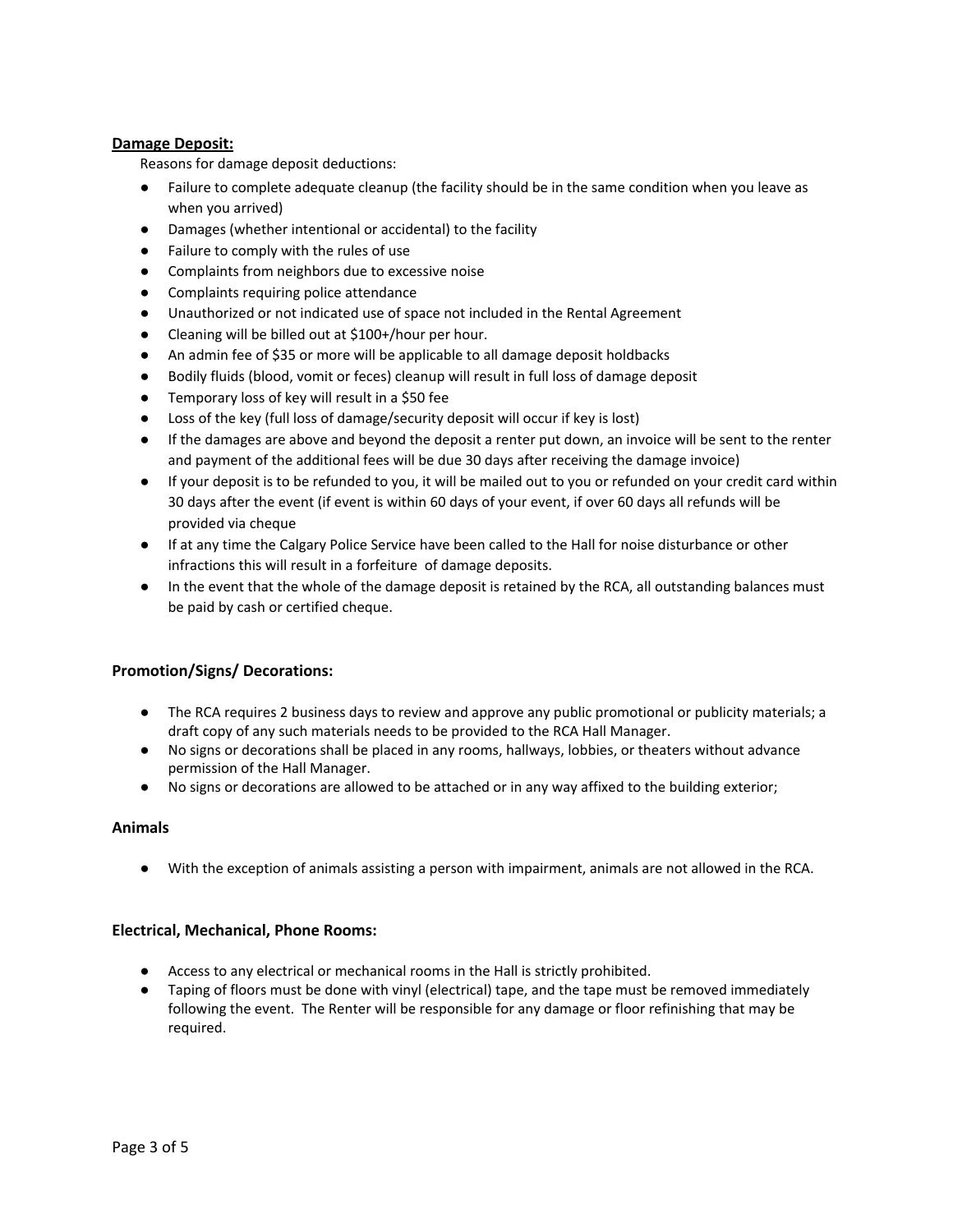### **Handgun and Weapons:**

● Absolutely no weapons are permitted on the premises.

### **First Aid:**

● Prior to the event, locate the First Aid Kit on premises in case a first aid situation arises.

#### **Accident Reports:**

● Information concerning any accident/injury occurring at the Hall must be provided to the Hall Manager as soon as possible; for Emergencies, contact 911 immediately.

### **Fire Regulations/Safety:**

- All electrical equipment and property brought into the Hall by the Renter must comply with and conform to all the rules and regulations of any applicable local regulatory agencies. RCA reserves the right to correct any violation in respect of any such equipment, at the Renter's sole expense.
- The Renter will be responsible for any fines or penalties incurred by RCA in connection with said rental.
- Vaping, Tobacco and Marijuana Smoking is NOT permitted in the Hall.
- No pyrotechnic equipment is allowed.
- Doorways and hallways must not be blocked (partially or fully) by equipment.
- No grease cooking as per Calgary Health Region permit.
- All occupants of the building must exit immediately upon sounding of the Hall's Fire Alarm.
- All occupants will follow Building Fire Regulations and instructions given by the Hall Manager.
- Exit doors, fire panels, fire pull stations, fire extinguishers, fire emergency phones, exit lights, alarm speakers, and lights will at all times be kept free of obstructions and must not be altered.

#### **Insurance**

If the renter obtains their own liquor license they must carry adequate general liability insurance "Host Liquor Liability Insurance" to cover the activities within the event as well as indemnifying the RCA.

In renting the RCA Hall the Renter agrees to take the premises at his/her own risk and agrees to indemnify and save harmless RCA against any and all claims arising from any incident, including any injury or damage sustained by the Renter, any member of the Renter's party or any third party arising from the rental of the Hall or use of any equipment in the Hall.

PRIVACY POLICY - "By signing this agreement, the Renter consents to the collection, use and disclosure of his/her personal information provided herein, to meet all regulatory requirements, facilitate the rental and all payments required hereunder, and for future program and facilities planning purposes."